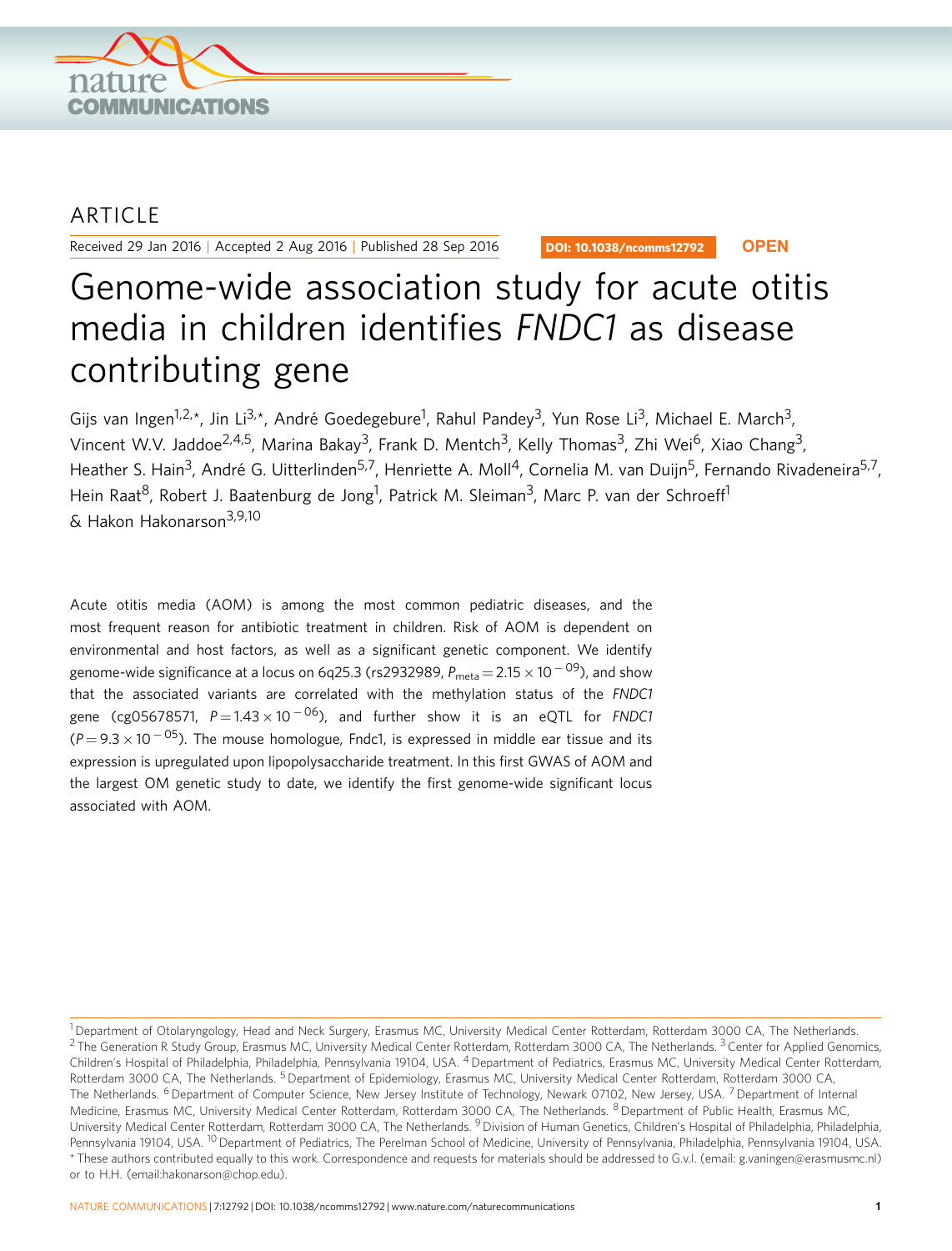<span id="page-1-0"></span>titis media (OM) is among the most common pediatric<br>diseases, and the most frequent reason for antibiotic<br>treatment, in children. Interrelated phenotypes include<br> $OM_{12}$  (AOM) recurrent AOM and OM with effusion diseases, and the most frequent reason for antibiotic acute OM (AOM), recurrent AOM and OM with effusion. Among OM phenotypes, AOM is defined by the presence of (purulent) fluid in the middle ear accompanied by earache, bulging of the tympanic membrane and fever, usually preceded by an upper respiratory tract infection<sup>1–3</sup>, which is the type of OM most frequently encountered by pediatricians, and constitutes the largest number of OM patients. The etiology of OM is one of complex associations between environmental, pathogen, host and genetic risk factors<sup>4</sup>. Heritability is well-established in sibling, twin and family studies, with the fraction of phenotype variability attributed to genetic variation  $(h^2)$  estimated between 0.22 and 0.74 ([refs 5–8](#page-5-0)).

The genetic susceptibility loci for OM are not well understood. Candidate gene studies, based on biological plausibility of the genes and evidence from model organisms, have examined the association of some relevant genes to OM and yielded significant associations for  $>$  20 genes including several interleukin (IL) genes, mucin genes, TLR4, FBXO11, TNFa. (reviewed by Rye  $et \ al.<sup>9</sup>$ ). However, as with most candidate gene studies, results are conflicting with only a small proportion of the discoveries replicating in independent studies. Recently, agnostic discovery approaches have been adopted to identify the genetic susceptibility loci underlying OM. Single-nucleotide polymorphisms (SNPs) at several loci have been reported to be associated with OM, such as those at 10q26.3, 19q13.43, 17q12, 10q22.3, 2q31.1 for association with chronic and recurrent  $OM^{10-13}$ , 2p23.1 (genes CAPN14, GALNT14) and 20q11.21 (BPIFA gene) for association with OM in general<sup>[14](#page-5-0)</sup>. None of these signals broke the threshold of genome-wide significance  $(\overline{P}$ <5 × 10<sup>-8</sup>), likely due to the small sample size and limited number of genetic variants examined. A recent study of OM via exome sequencing identified the cosegregation of a rare duplication variant in gene A2ML1 with OM in a Filipino pedigree, and additional A2ML1 variants were found in otitis-prone American children<sup>[15](#page-5-0)</sup>, but these variants were all of very low frequency which could not account for the high prevalence of OM. In addition, there has been no genetic study specifically examining the susceptibility loci for AOM.

We perform genome-wide association studies (GWAS) to identify susceptibility loci for AOM. In the meta-analysis of two discovery cohorts including 825 cases, 7,936 controls and 1,219 cases, 1067 controls respectively, we identify a genome-wide significant locus at on 6q25.3. We subsequently replicate the association in an additional cohort of 293 cases of AOM and 1,719 controls. We further reveal significant correlation between the associated variant and the methylation status and expression levels of the fibronectin type III domain containing 1 (FNDC1) gene. Additionally, we demonstrate that the mouse homologue Fndc1 is expressed in the middle ear tissue and is being upregulated under proinflammatory conditions, such as lipopolysaccharide treatment, suggesting FNDC1 is the causal gene underlying the association.

### Results

GWAS identifies AOM susceptibility locus. We performed a GWAS on AOM with age of onset  $\lt$ 3 years old. Both patients and controls were recruited and their genomic DNA (gDNA) was genotyped at the Children's Hospital of Philadelphia (CHOP) and the Generation R Study (Supplementary Figs 1 and 2, Supplementary Tables 1 and 2). In the discovery phase, all samples were genotyped using Illumina HumanHap550-V1/V3 or HumanHap610 or 660-Quad DNA Bead Chips. After quality control filtering, a total of 825 cases and 7,936 controls of European descent retained for analysis at CHOP together with 1219 cases and 1,067 controls at Generation R. Logistic regression analysis under an additive model was performed to assess the association between SNP genotype and AOM at each individual site, including the first three principal components and sex as covariates (Supplementary Fig. 3). The residual genomic inflation factor was 1.00 for analysis at CHOP and 1.01 at the Generation R Study (Supplementary Fig. 4). The site-specific GWAS were subsequently meta-analysed to combine the 460,000 exclusively non-imputed SNPs (minor allele frequency (MAF) > 0.01) shared by the two centers, using a sample-size based fixed-effect model. One variant on 6q25.3 with MAF 0.13 in controls (rs2932989,  $P_{\text{meta}} = 4.36 \times 10^{-08}$ ) (Table 1, Supplementary Fig. 5) surpassed the genome-wide significance threshold  $(P < 5 \times 10^{-08})$  following the meta-analysis. The associated locus was subsequently imputed using the 1,000Genome data set as a reference. A total of 77 genotyped and imputed SNPs in this region showed suggestive association with P values  $< 5 \times 10^{-05}$  [\(Fig. 1a,](#page-2-0) Supplementary Table 3).

We subsequently investigated whether the association signal could be replicated in an independent cohort. An additional 293 cases of AOM and 1,719 controls were recruited at CHOP and genotyped for this purpose, using the Illumina HumanOmniExpress-12 v1 chip (Supplementary Table 2). The replication samples were mainly of European and African American ancestry with a minority of subjects of Asian and Hispanic ancestry (Supplementary Fig. 3). The first three principal components and sex were included as covariates in the association analysis. The resulting genomic inflation factor was 1.01 (Supplementary Fig. 4), suggesting population stratification was well controlled. While the top SNP from the discovery cohort, rs2932989 is not directly genotyped on the HumanOmniExpress chip, two proxy SNPs in strong linkage disequilibrium ( $r^2 = 1$ ) with rs2932989 both showed association with AOM  $(P<0.05)$  (Supplementary Table 4) in the replication cohort and approached genome-wide significance in the discovery cohort based on imputed genotype data  $(P = 7.49 \times 10^{-07}$  for rs578217 and  $P = 9.79 \times 10^{-07}$ for rs419009, Supplementary Table 3). Direct interrogation of rs2932989 following imputation of the replication cohort

| <b>SNP</b><br>Chr Pos (hg19)<br><b>MAF</b><br>Gene A1/A2<br><b>Stage</b><br>OR <sub>CHOP</sub>                                                                                                                            |            |                                |            |                      |
|---------------------------------------------------------------------------------------------------------------------------------------------------------------------------------------------------------------------------|------------|--------------------------------|------------|----------------------|
| (95% CI)<br>cases/controls                                                                                                                                                                                                | $P_{CHOP}$ | OR <sub>GenR</sub><br>(95% CI) | $P_{GenR}$ | $P_{meta}$           |
| 1.41 (1.23, 1.62) $1.46e^{-06}$ 1.25 (1.05, 1.48) $1.02e^{-02}$ 4.36e <sup>-08*</sup><br>0.17/0.13<br>rs2932989<br>T/G<br>159699284<br>FNDC1<br>Discovery<br>6<br>Replication 1.35 (1.05, 1.73) $1.55e^{-02}$<br>Combined |            |                                |            | $2.15e^{-09\dagger}$ |

value of meta-analysis at discovery stage  $\uparrow$ P value of meta-analysis of all cohorts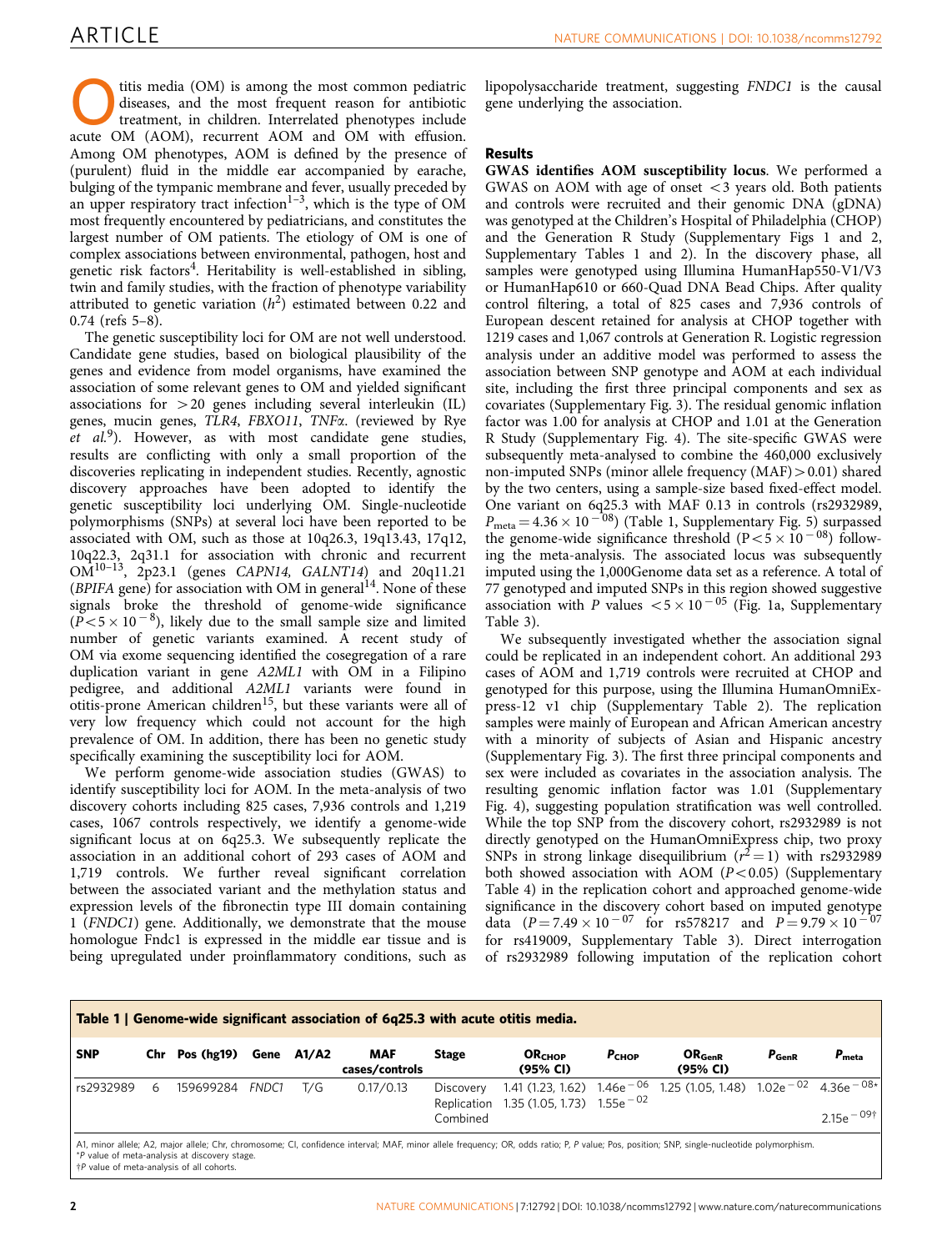<span id="page-2-0"></span>

Figure 1 | The association statistics of locus 6q25.3 with acute otitis media and correlation with methylation status in gene FNDC1. (a) The regional association plot at locus 6q25.3. The SNP chromosomal location on genome build hg19 is indicated on the x axis and the negative log10 of P value for each SNP is plotted on the left-hand y axis. Association statistics were from the meta-analysis of the two cohorts in the discovery phase. The most associated SNP (rs2932989) is shown as purple dot and the other SNPs including both genotyped SNPs and imputed SNPs are coloured according to their linkage disequilibrium with SNP rs2932989. The recombination rates are shown as blue lines. The plot was generated with software LocusZoom<sup>70</sup>. The position of the methylation probe cg05678571 is indicated by a grey dot. (b) M-values for methylation probe cg05678571 are plotted against the additive genotype at SNP rs2932989. Dark horizontal lines in the boxplots represent the median of the group, the boxes represent the 25–75% quantiles, and the whiskers of the boxplot extend beyond those quartiles to 1.5 times the interquartile range. Data outside those ranges are represented by points (open circles). Red diamonds indicate the means of each group, and the red text is the mean±s.d. of each group. The number of individuals with each additive genotype of minor allele T is indicated below the x axis.

confirmed the association  $P = 0.0155$  ([Table 1\)](#page-1-0). Further meta-analysis of the discovery cohorts and the replication cohort yielded a *P* value of  $2.15 \times 10^{-09}$  for top SNP rs2932989. We, therefore, demonstrate the first genome-wide significant association of common variation with susceptibility to AOM and replicate the finding in an independent pediatric AOM cohort.

Test statistics for suggestive loci and candidate genes. In addition to the genome-wide significant association at 6q25.3 locus, we also observed suggestive evidence for association at eight additional loci  $(5 \times 10^{-8} < P$  value $< 5 \times 10^{-5}$ ; Supplementary Fig. 6 and Supplementary Table 5), among which, KIF21B, CACNA1S, CRHR2, BDKRB2 and TPM4 have been reported to be involved in pathogenesis of autoimmune disease, inflammatory disease or response to bacterial infection<sup>16–22</sup>. Interrogating our GWAS data set for candidate genes that have been previously proposed to be involved in pathogenesis of OM, we found 45 out of 82 genes demonstrated evidence of nominally significant association, with intragenic SNPs or nearby SNPs of P value < 0.05; Supplementary Table 6), such as SMAD2, SMAD4, NELL1. BMP5, GALNT13 which are involved in transforming growth factor (TGF)-beta signalling, pro-inflammatory cytokine IL1B and its inhibitor IL1RN, receptor for fibroblast growth factor (FGFR1). TGF-beta, IL-1, fibroblast growth factor (FGF) all have been reported to regulate FNDC1 expression $^{23,24}$ .

FNDC1 is expressed in mouse middle ear tissue. The associated variants at 6q25.3 locus map to an linkage disequilibrium block that contains one gene, the FNDC1 (Fig. 1). Expression data from both mouse and human tissues ([http://www.informatics.jax.org;](http://www.informatics.jax.org) <http://www.eurexpress.org>; GTEx database<sup>25</sup>) indicate FNDC1 is expressed in different tissue types with high levels in mesenchymal stem cells, synovial membrane, fetal cartilage, thyroid gland, adipose tissue and others (Supplementary Fig. 7; Supplementary Data 1). In addition, Fndc1 expression was also found in pharyngeal tissues including the oral epithelium, next to

esophagus tissue, lips, palate and salivary glands (Supplementary Table 7). Database 'Bgee: Gene Expression Evolution' ([http://](http://bgee.unil.ch/) bgee.unil.ch/ $)^{26}$  $)^{26}$  $)^{26}$  included three studies detecting the expression of Fndc1 in mice ears and one study showed its expression in inner ears[27–29;](#page-5-0) additional data from the Shared Harvard Inner-Ear Laboratory database ([https://shield.hms.harvard.edu\)](https://shield.hms.harvard.edu) indicate Fndc1 expression is present in both the cochlea and utricle. We further conducted experiments to examine the expression of Fndc1 in mouse middle ears. By western blotting, we observed not only the expression of Fndc1 in C57/BL6 mice middle ears but also the upregulation of Fndc1 upon lipopolysaccharide treatment compared with control treated with PBS alone (Supplementary Fig. 8).

AOM variants correlate with FNDC1 expression and methylation. In addition to the expression of FNDC1 in tissues of relevance to the phenotype, data from the GTEx database $^{25}$  $^{25}$  $^{25}$  also indicates the AOM associated SNP, rs2932989, is an expression quantitative trait locus (eQTL) for FNDC1 in esophageal smooth muscle (Supplementary Fig. 9)  $(P = 9.3 \times 10^{-05})$ .

Evidence of an association between the AOM-associated variants and FNDC1 expression was further strengthened following the analysis of methylation data. We found significant association between methylation probe cg05678571 (chr6:  $159,660,813 - 159,660,813$ , Fig. 1a) and rs2932989 (beta = -0.200,  $P = 1.43 \times 10^{-6}$ , Fig. 1b) and even a stronger association between cg05678571 and SNP  $rs2501175$  (beta = -0.31,  $P = 7.27 \times 10^{-15}$ ; rs2501175 meta-analysis  $P = 2.89 \times 10^{-07}$ ) (Supplementary Fig. 10 and Supplementary Table 3). The genomic distance between cg05678571 and rs2932989 is 38.5 kb and that between cg05678571 and rs2501175 is 53.6 kb, both of which are  $\langle 1 \text{ Mb} \rangle$ , the average size of topologically associating domains and gene co-expression clusters in human<sup>30</sup>. Checking the 3D Genome Browser ([http://www.3dgenome.org\)](http://www.3dgenome.org)<sup>31-33</sup>, we found that the above two GWAS SNPs and the methylation probe are indeed located in the same topologically associating domain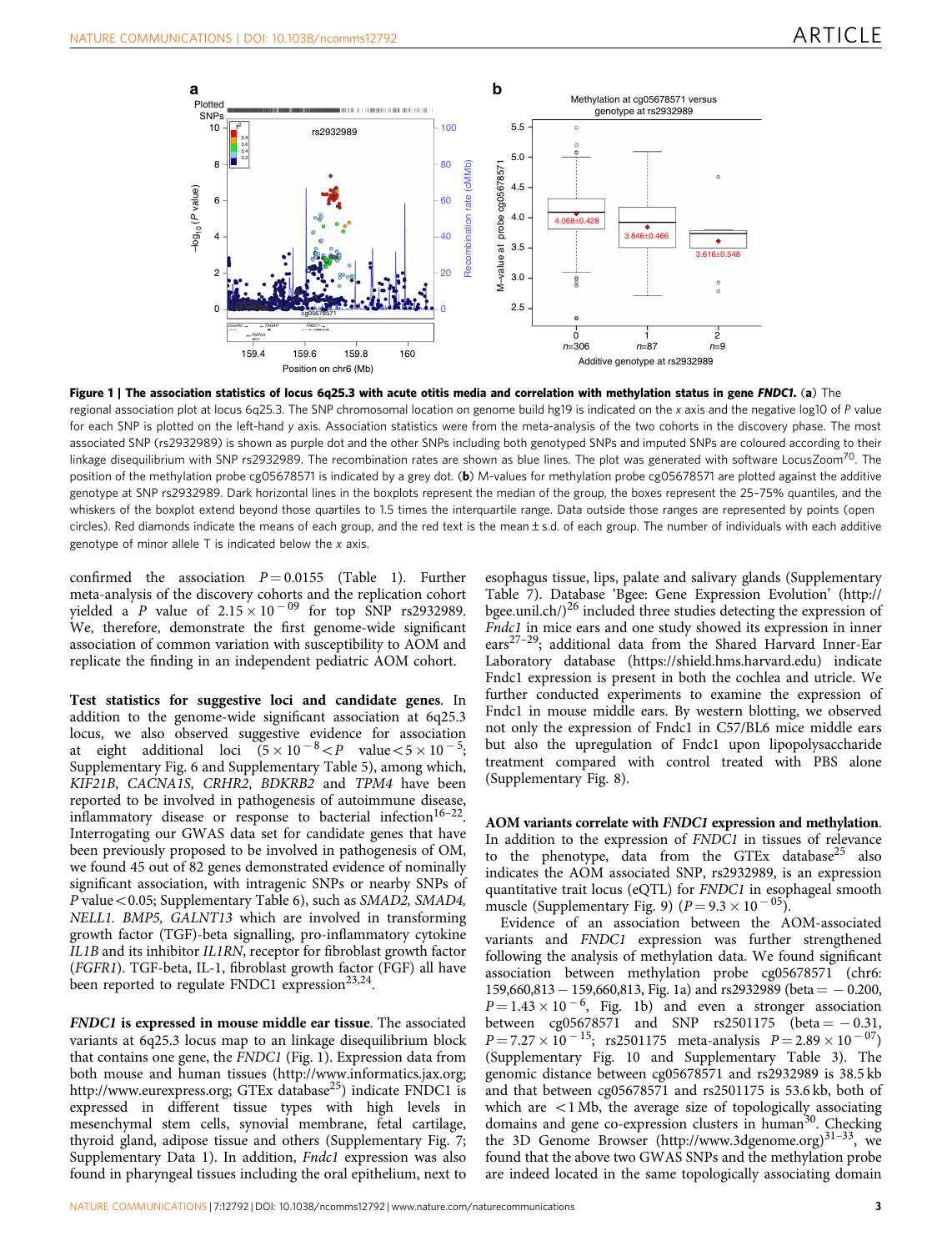(Supplementary Fig. 11), suggesting plausible interactions between these loci.

As expected<sup>[34](#page-5-0)</sup>, the eQTL and methylation data were inversely correlated. The minor allele (T) at rs2932989 was positively correlated with the FNDC1 expression levels (Supplementary Fig. 9) and negatively correlated with methylation status of probe cg05678571 in FNDC1 ([Fig. 1b\)](#page-2-0) indicating that methylation of CpG islands in FNDC1 results in reduced expression. Finally, we used Haploreg<sup>[35](#page-5-0)</sup> to determine if any of the 77 AOM-associated SNPs at the locus overlaps with protein binding domains. Two of the SNPs were found to have CTCF and EGR1 bound based on the ENCODE data $36$  (Supplementary Table 8). The same binding motifs were also predicted at the location of the rs2932989-associated methylation probe (cg05678571 CTCF at chr6:159660813-159660831 and EGR1 at chr6:159660869- 159660882) suggesting a role for these proteins in the modulation of FNDC1 expression.

#### **Discussion**

In summary, we have performed the first GWAS of AOM and the largest genetic study of OM to date, the most common medical problem encountered by general pediatric practitioners. We discovered genome-wide significance at a locus on 6q25.3 that contains the FNDC1 gene and replicated the association in an independent pediatric cohort. We further show that the mouse homologue of this gene is expressed in the middle ear and is upregulated upon lipopolysaccharide treatment. In addition to the tissue expression patterns, the eQTL and methylation data also implicate FNDC1 as the causal gene underlying the association.

FNDC1 gene encodes a fibronectin type III domain containing protein. Fibronectin is an important type of extracellular matrix proteins, which interacts with integrins and is involved in cell adhesion, migration, proliferation and differentiation<sup>[37](#page-5-0)</sup>. Only a few studies have been reported regarding the function of FNDC1, which suggest that FNDC1 is involved in multiple cellular processes. FNDC1 was expressed in heart tissue, with the role of activating G-protein signalling by interacting with  $G\beta\gamma^{38}$ . This interaction also affects CX43 function and cell permeability, thus sensitizing cells to hypoxic stress in rat neonatal cardiomyocytes and playing an essential role in hypoxia induced apoptosis<sup>[39](#page-5-0)</sup>.

While the biological function of FNDC1 has not been well studied, it has been shown that FNDC1 has a role in inflammation. FNDC1 was first identified as a differentially expressed mRNA from human dermal fibroblasts. Its expression level is increased following treatment with TGF- $\beta$ , IL-1 and TNF- $\alpha^{23}$  $\alpha^{23}$  $\alpha^{23}$ . Partially unfolded type III fibronectin module has been shown to induce the expression of IL-8 and TNF- $\alpha$  via activation of the NF-kB signalling pathway, suggesting that fibronectin matrix remodelling may impact cytokine expression<sup>40,41</sup>. Both tissue remodelling and increased levels of cytokines are involved in AOM[42,43](#page-5-0). In line with these observations, in our study, the minor allele (T allele) of SNP rs2392989 confers a higher risk of AOM and is correlated with a lower level of methylation at cg05678571 in FNDC1, as well as higher expression of FNDC1. In addition, Fndc1 expression in mouse middle ear was upregulated upon lipopolysaccharide treatment, which is known to be a potent inducer of inflammation, stimulating TGF- $\beta$ , TNF- $\alpha$ and IL-1 signalling<sup>44-46</sup>. Consistent with the association of FNDC1 with OM and its expression being modulated by lipopolysaccharide, several important players involved in these signalling pathways of inflammatory responses also showed at least nominal association with OM in our GWAS. FNDC1 is also one of the differentially expressed genes in primary central nervous system lymphoma compared with normal lymph node tissues $47$ , with possible involvement in lymphocyte production. Therefore, the cumulative evidence from literature and the results from our GWAS and mouse experiments suggest that FNDC1 may have a role in the pathogenesis of OM, likely through altered immune or inflammatory response.

The diverse signalling processes that FNDC1 is involved in are inter-related. In an environment of inflammation, hypoxia is typical, with decreased level of oxygen and glucose, as well as  $\overrightarrow{a}$  increased level of inflammatory cytokines<sup>[48](#page-5-0)</sup>. Hypoxia and hypoxia-inducible factor have an important role in chronic OM and myringotomy reduces hypoxia and inflammation, which are demonstrated by mouse model<sup>49,50</sup>. Hypoxia-inducible factor is of well-known function in hypoxia induced apoptosis<sup>51</sup>. Hypoxia signalling is linked to innate immunity, adaptive immunity and infections. Genes functioning in hypoxia signalling interact with players of NF-kB pathway. (reviewed by Eltzschig and Carmeliet<sup>52</sup>) G protein signalling is of critical roles in various immune functions<sup>[53](#page-5-0)</sup>. The FNDC1 interactor  $G\beta\gamma$  has important functions in immune response. For example, it activates PI3Kgamma, regulating inflammation through neutrophil rtoxyaninia, regularity in also activates RhoGef, involved in lymphocyte chemotaxis and actin polymerization<sup>[56](#page-5-0)</sup>. It would be interesting to examine whether FNDC1 is involved in AOM pathogenesis through any of these signalling pathways.

Among the genes that have been previously proposed to be involved in OM pathogenesis, we found more than half of them exhibited nominally significant association, suggesting consistency between genetic studies and/or with results from model organism studies. It is not surprising that some of the candidate genes did not show significant association, considering the following possible reasons. In our GWAS, we focused on a more defined phenotype of early-onset AOM, which is different from the phenotypes examined in many of the previous OM genetic studies including OM in general, chronic OM or OM with effusion. In addition, different ethnicity of the study population is another influential factor to consider. Furthermore, polymorphisms of candidate genes, proposed based on evidence from differential gene expression, molecular, cellular functions and rodent model studies, may not always present an effect large enough to be captured by GWAS.

The strength of the study lies in the largest sample size and dense genome-wide SNP coverage. Furthermore, we have balanced power and optimal quality control. Compared with previous efforts, this study applied more stringent quality control and more robust correction for population substructure. Indeed, by performing principal-component analysis (PCA) to identify participants of European ancestry, followed by a second PCA on this selected population, we were able to more thoroughly correct for population stratification. By a well-defined phenotype in both populations we were able to combine data from two studies of different designs. Limitation herein is severity of disease, as in one population cases consisted of children who were specifically diagnosed with AOM, likely the more severe episodes, whereas the other population used extensive questionnaires, discovering even the mildest of episodes. These differences were resolved by the increased power of combining the studies, underlined by results showing the same direction of effect and similar effect size between both. Furthermore, the P value of homogeneity test in our meta-analysis is  $>0.9$  for the genome-wide significant SNP rs2932989, which indicates that there is no suggestion of between-study heterogeneity.

This study provides evidence of a genetic component influencing susceptibility to AOM in children. By gaining better understanding of the complex polygenetic pathogenesis of AOM, we hope to be able to develop more specific therapies and to ultimately learn which children are most susceptible to this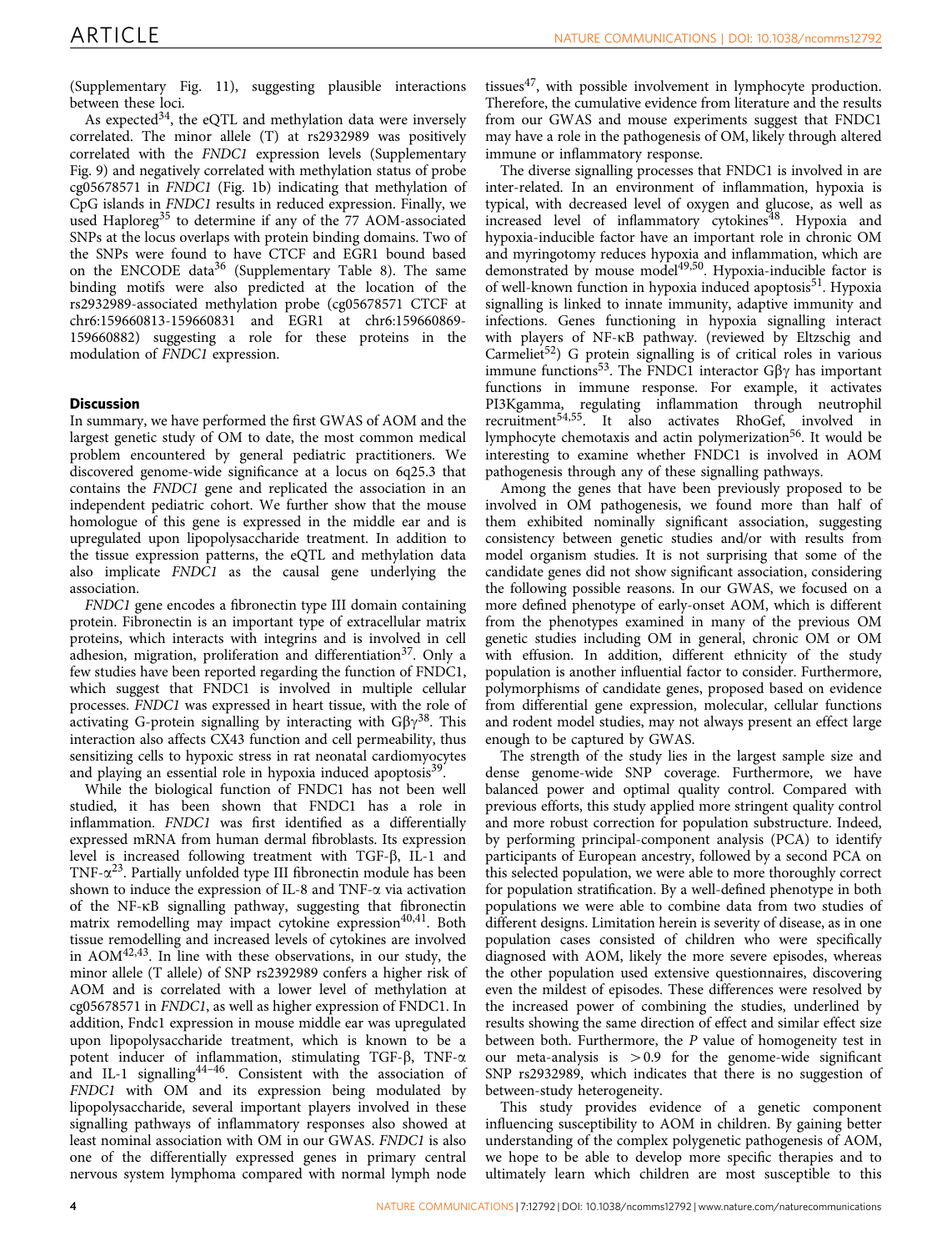<span id="page-4-0"></span>disease, where earlier clinical intervention may have the most impact.

#### Methods

Statement of ethics. This study was conducted at the Center for Applied Genomics (CAG) at the CHOP, and in the Generation R Study (GenR) at Erasmus University Medical Center, The Netherlands. The study was approved by the Institutional Review Board at the CHOP, and the Medical and Ethical Review Committee of the Erasmus University Medical Center. Written informed consent was obtained from all participants.

CHOP population and phenotype definition. All children in the CAG biobank recruited from the Greater Philadelphia area with both phenotypic and genotypic data available were eligible for this study. Case-status for AOM was defined using ICD-9 codes (Supplementary Fig. 1). Exclusion criteria were established, defined by specific diseases with strong correlation to AOM due to specific defects in anatomy and/or strongly related to susceptibility to upper respiratory tract infections (Supplementary Table 1). Subjects in the CAG database with no history of middle ear disease were labelled as controls (Supplementary Table 2). DNA samples at CHOP were obtained via whole blood venipuncture or saliva samples collected at CHOP and associated health centers in the Philadelphia metropolitan area.

The Generation R Study population and phenotype definition. The Generation R Study is a population-based prospective cohort study from fetal life until adulthood[57.](#page-5-0) We defined cases and controls using survey data on OM, fever with earache, otorrhea, use of eardrops per subscription by family practitioner or ear, nose and throat (ENT) surgeon. Questionnaires were sent at the ages of 2, 6, 12, 24 and 36 months. As such, case status was established for the phenotype of AOM up to the age of three years, and control status (Supplementary Fig. 2, and Supplementary Table 2). Only children of European ancestry were considered, and exclusion criteria were applied (Supplementary Table 1). At Generation R, whole-blood samples were collected postpartum from the umbilical cord, or at 5 years from venipuncture.

Discovery phase genotyping and quality control. gDNA, extracted following the phenol-chloroform protocol, was genotyped using Illumina HumanHap550-V1/V3 or HumanHap610 or 660-Quad DNA Bead Chips at CHOP and the Generation R Study. Quality control was performed through PLINK (software release v1.07; <http://pngu.mgh.harvard.edu/purcell/plink/>)[58.](#page-5-0) Samples with a call rate below 98% at CHOP and below 97.5% at Generation R, or, at either center, with ambiguous sex detected by PLINK or excess of autosomal heterozygosity ( $F$ <mean-4 s.d.), were excluded. Only SNPs that were common to all chip types were included in analysis. SNPs with call rate  $<$  95% were excluded, as well as SNPs with MAF <0.01, and Hardy–Weinberg equilibrium P values <  $10^{-5}$ . PLINK was used for PCA at the Generation R Study, whereas, at CHOP, PCA was conducted using software Eigenstrat<sup>59</sup>. We excluded subjects that were not of European ancestry and repeated the PCA in the remaining samples to derive the principal components to use as covariates for the association analysis as described below. Genome-wide identity-by-descent analysis was performed using PLINK. Duplicated or cryptically related samples were detected as  $PI\_HAT \geqslant 0.1875$ ; and one from each pair was excluded from further analysis.

Association analysis and meta-analysis. After quality control filtering, a total of 825 cases, 7,936 controls and 507,300 SNPs were left for association analyses at CHOP. At Generation R, 469,664 SNPs were available after quality control filtering, a total of 1,219 cases, 1,067 controls. Association analysis was performed at the two sites separately. At both sites, logistic regression analysis under the additive model was performed to assess the association between SNP genotype and AOM. Principal components (PC) were implemented in our model:  $AOM = SNP +$  $PC1 + PC2 + PC3 + sex.$  Association analyses were carried out via PLINK at CHOP, and using GRIMP<sup>[60,61](#page-5-0)</sup> at the Generation R Study. We completed a GWAS at each center and meta-analysed SNPs shared by the two centers. As such,  $\sim$  460,000 genotyped SNPs were available for meta-analysis. We performed sample-sized weighted meta-analyses using METAL software package<sup>62</sup>.

Replication analysis. To increase power, we included all AOM cases that passed the phenotype selection criteria and were genotyped on the HumanOmniExpress-12v1 array to form the replication cohort. Similarly controls were genotyped on the same array type and had no history of middle ear disease. Samples underwent the same quality control as the discovery cohorts. Logistic regression analysis was conducted including the first three PCs and sex as covariates.

Regional imputation. The CHOP discovery and replication cohorts were prephased using SHAPEIT<sup>[63,64](#page-5-0)</sup> version 2, followed by genotype imputation of chromosome 6 using IMPUTE 2 [\(refs 65,66\)](#page-6-0) against the 1,000 Genome Phase 3 reference ([https://mathgen.stats.ox.ac.uk/impute/1000GP%20Phase%203%](https://mathgen.stats.ox.ac.uk/impute/1000GP%20Phase%203%20haplotypes%206%20October%202014.html)

[20haplotypes%206%20October%202014.html](https://mathgen.stats.ox.ac.uk/impute/1000GP%20Phase%203%20haplotypes%206%20October%202014.html)). Association testing of the imputed genotypes was carried out in SNPTEST<sup>[65](#page-6-0)</sup> V2. using the missing data likelihood score test, including sex and the first three principal components as covariates. We excluded SNPs with info score  $<$  0.8 or with Hardy–Weinberg equilibrium-test *P* value  $< 1 \times 10^{-06}$ .

Analysis of methylation data. Genome-wide methylation profiles were generated on a total of 854 subjects recruited by the CAG on the Infinium HumanMethylation450 BeadChip Kit according to the manufacturers' protocols. gDNA was isolated from peripheral blood mononuclear cells. Methylation data were exported from the Illumina GenomeStudio, as GenomeStudio output text files containing probe level summarized information. The GenomeStudio output files were loaded into the R statistical package (r-project.org) using the lumi package[67,68](#page-6-0). The lumi package was used for preprocessing of data, which involved quantile colour balance adjustment and background level correction and simple scaling normalization (ssn). M-value density and CpG-site intensity were plotted after normalization, and two aberrant chips were removed. Principle component analysis identified 425 subjects of European ancestry, 374 African Americans, 20 East Asians, and 24 Hispanics among these subjects. Methylation probes known to overlap with common SNPs, were identified and removed using the IMA R package<sup>[69](#page-6-0)</sup>. M-values (the log2 ratio between the methylated and unmethylated probe intensities) were extracted and stored as a matrix. Additive genotypes at rs2932989 for subjects of European ancestry were extracted from existing genotyping data using PLINK. There are a total of 402 subjects of European ancestry without missing genotype at rs2932989 and extreme outlier values of methylation M-values ( $\geq$  median M-value of the genotype group  $\pm$  3 s.d.). Methylation data in gene FNDC1 were analysed as the response variable in a linear regression, with genotype at rs2932989 as the predictor variable among these 402 subjects. Sex, age, and 10 genotype-derived principle components were included as covariates. Linear regression and generation of boxplots was performed using base packages in R.

Animals. The Institutional Animal Care and Use Committee of the CHOP approved all animal studies. C57/BL6 female mice were used in the study. Mice were randomly distributed into two groups and deeply anesthetized, using ketamine (100 mg per kg) and xylazine (10 mg per kg) via intraperitoneal injection. The experimental group received lipopolysaccharide (2 mg per ml) in PBS, 20 ul per ear derived from Salmonella typhimurium (Sigma-Aldrich), and 0.01 M PBS was injected into the middle ears of the control group. Mice were killed at third day after injection of lipopolysaccharide or PBS.

Western blot analysis. For western blot analysis, mice middle ear tissue, including the epithelial lining was removed from animals after decapitation and sonicated in ice-cold NP40 lysis buffer (Invitrogen) containing protease inhibitor (Calbiochem). Proteins extracts were boiled for 5 min in SDS– polyacrylamide gel electrophoresis sample buffer (0.125 M Tris-HCl, 20% glycerol, 4% SDS, and 0.005% bromo-phenol blue) for denaturation. A 20-µg protein sample was separated on a 4-12% NuPAGE Bis-Tris gel (Novex), transferred overnight to a nitrocellulose membrane (Invitrogen), and blocked overnight with 3% BSA tris-buffered saline with Tween (10 mM Tris-HCl (pH 7.5), 150 mM NaCl, and 0.05% Tween 20). The membrane was cut in half with the upper half of the membrane incubated with rabbit anti-FNDC1 polyclonal antibody (H-65; sc-382009) at 1:1000 dilution and the lower half of the membrane probed with rabbit anti-b-Actin polyclonal antibody (N-21; sc-130656) at 1:1000 dilution at room temperature for one hour. Subsequently, the membranes were washed for three times and incubated in a 1:10,000 dilution of horseradish peroxidase– conjugated anti-rabbit secondary antibody (Promega) for 1 h at room temperature and washed again three times. WesternBright enhanced chemiluminescence (ECL) detection system (Advansta) was used to detect bound antibody. Then the band intensities were measured with Image J software (NIH Shareware).

Data availability. The data are available from the corresponding authors upon request.

#### References

- 1. Teele, D. W., Klein, J. O. & Rosner, B. Epidemiology of otitis media during the first seven years of life in children in greater Boston: a prospective, cohort study. J. Infect. Dis. 160, 83–94 (1989).
- 2. Nyquist, A. C., Gonzales, R., Steiner, J. F. & Sande, M. A. Antibiotic prescribing for children with colds, upper respiratory tract infections, and bronchitis. JAMA 279, 875-877 (1998).
- 3. Coker, T. R. et al. Diagnosis, microbial epidemiology, and antibiotic treatment of acute otitis media in children: a systematic review. JAMA 304, 2161–2169  $(2010)$
- 4. Daly, K. A. et al. Epidemiology, natural history, and risk factors: panel report from the Ninth International Research Conference on Otitis Media. Int. J. Pediatr. Otorhinolaryngol. 74, 231–240 (2010).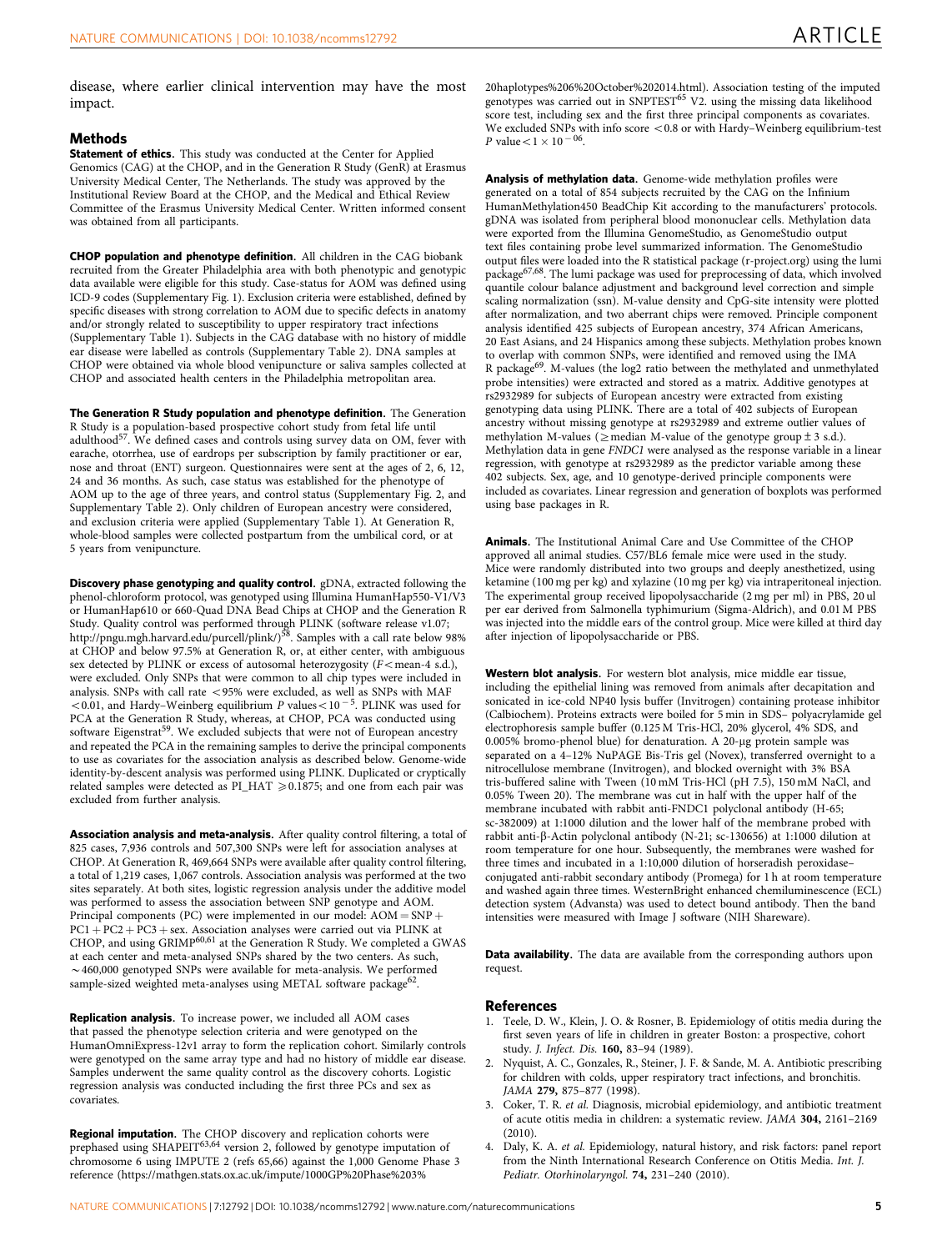- <span id="page-5-0"></span>5. Rasmussen, F. Protracted secretory otitis media. the impact of familial factors and day-care center attendance. Int. J. Pediatr. Otorhinolaryngol. 26, 29–37 (1993).
- 6. Kvaerner, K. J., Tambs, K., Harris, J. R. & Magnus, P. Distribution and heritability of recurrent ear infections. Ann. Otol. Rhinol. Laryngol. 106, 624–632 (1997).
- 7. Casselbrant, M. L. et al. The heritability of otitis media: a twin and triplet study. JAMA 282, 2125–2130 (1999).
- 8. Rovers, M., Haggard, M., Gannon, M., Koeppen-Schomerus, G. & Plomin, R. Heritability of symptom domains in otitis media: a longitudinal study of 1,373 twin pairs. Am. J. Epidemiol. 155, 958–964 (2002).
- 9. Rye, M. S., Blackwell, J. M. & Jamieson, S. E. Genetic susceptibility to otitis media in childhood. Laryngoscope 122, 665–675 (2012).
- 10. Daly, K. A. et al. Chronic and recurrent otitis media: a genome scan for susceptibility loci. Am. J. Hum. Genet. 75, 988–997 (2004).
- 11. Casselbrant, M. L. et al. Otitis media: a genome-wide linkage scan with evidence of susceptibility loci within the 17q12 and 10q22.3 regions. BMC Med. Genet. 10, 85 (2009).
- 12. Chen, W. M. et al. Significant linkage at chromosome 19q for otitis media with effusion and/or recurrent otitis media (COME/ROM). BMC Med. Genet. 12, 124 (2011).
- 13. Allen, E. K. et al. A genome-wide association study of chronic otitis media with effusion and recurrent otitis media identifies a novel susceptibility locus on chromosome 2. J. Assoc. Res. Otolaryngol. 14, 791–800 (2013).
- 14. Rye, M. S. et al. Genome-wide association study to identify the genetic determinants of otitis media susceptibility in childhood. PLoS ONE 7, e48215 (2012).
- 15. Santos-Cortez, R. L. et al. Rare A2ML1 variants confer susceptibility to otitis media. Nat. Genet. 47, 917–920 (2015).
- 16. International Multiple Sclerosis Genetics Consortium. Comprehensive follow-up of the first genome-wide association study of multiple sclerosis identifies KIF21B and TMEM39A as susceptibility loci. Hum. Mol. Genet. 19, 953–962 (2010).
- 17. Antony, C., Mehto, S., Tiwari, B. K., Singh, Y. & Natarajan, K. Regulation of L-type voltage gated calcium channel CACNA1S in macrophages upon mycobacterium tuberculosis infection. PLoS ONE 10, e0124263 (2015).
- 18. Moss, A. C. et al. Urocortin II mediates pro-inflammatory effects in human colonocytes via corticotropin-releasing hormone receptor 2alpha. Gut 56, 1210–1217 (2007).
- 19. Kokkotou, E. et al. Corticotropin-releasing hormone receptor 2-deficient mice have reduced intestinal inflammatory responses. J. Immunol. 177, 3355–3361  $(2006)$
- 20. Sharma, J. N. & Buchanan, W. W. Pathogenic responses of bradykinin system in chronic inflammatory rheumatoid disease. Exp. Toxicol. Pathol. 46, 421–433 (1994).
- 21. Kaman, W. E., Wolterink, A. F., Bader, M., Boele, L. C. & van der Kleij, D. The bradykinin B2 receptor in the early immune response against Listeria infection. Med. Microbiol. Immunol. 198, 39–46 (2009).
- 22. Lawrence, B. et al. TPM3-ALK and TPM4-ALK oncogenes in inflammatory myofibroblastic tumors. Am. J. Pathol. 157, 377–384 (2000).
- 23. Anderegg, U. et al. MEL4B3, a novel mRNA is induced in skin tumors and regulated by TGF-beta and pro-inflammatory cytokines. Exp. Dermatol. 14, 709–718 (2005).
- 24. Ambrosetti, D., Holmes, G., Mansukhani, A. & Basilico, C. Fibroblast growth factor signaling uses multiple mechanisms to inhibit Wnt-induced transcription in osteoblasts. Mol. Cell. Biol. 28, 4759–4771 (2008).
- 25. The GTEx Consortium. The Genotype-Tissue Expression (GTEx) pilot analysis: multitissue gene regulation in humans. Science 348, 648–660 (2015).
- 26. Bastian, F. et al. Bgee: Integrating and Comparing Heterogeneous Transcriptome Data Among Species Vol. 5109, 124–131 (Springer, 2008).
- 27. Sajan, S. A., Warchol, M. E. & Lovett, M. Toward a systems biology of mouse inner ear organogenesis: gene expression pathways, patterns and network analysis. Genetics 177, 631–653 (2007).
- 28. Karsak, M. et al. Attenuation of allergic contact dermatitis through the endocannabinoid system. Science 316, 1494–1497 (2007).
- 29. Wangemann, P. et al. Developmental delays consistent with cochlear hypothyroidism contribute to failure to develop hearing in mice lacking Slc26a4/pendrin expression. Am. J. Physiol. Renal Physiol. 297, F1435–F1447 (2009).
- 30. Ciabrelli, F. & Cavalli, G. Chromatin-driven behavior of topologically associating domains. J. Mol. Biol. 427, 608–625 (2015).
- 31. Dixon, J. R. et al. Topological domains in mammalian genomes identified by analysis of chromatin interactions. Nature 485, 376–380 (2012).
- 32. Rao, S. S. et al. A 3D map of the human genome at kilobase resolution reveals principles of chromatin looping. Cell 159, 1665–1680 (2014).
- 33. Dixon, J. R. et al. Chromatin architecture reorganization during stem cell differentiation. Nature 518, 331–336 (2015).
- 34. Bloushtain-Qimron, N. et al. Cell type-specific DNA methylation patterns in the human breast. Proc. Natl Acad. Sci. USA 105, 14076–14081 (2008).
- 35. Ward, L. D. & Kellis, M. HaploReg: a resource for exploring chromatin states, conservation, and regulatory motif alterations within sets of genetically linked variants. Nucleic Acids Res. 40, D930–D934 (2012).
- 36. The ENCODE Project Consortium. An integrated encyclopedia of DNA elements in the human genome. Nature 489, 57–74 (2012).
- 37. Gao, M. et al. Structure and functional significance of mechanically unfolded fibronectin type III1 intermediates. Proc. Natl Acad. Sci. USA 100, 14784–14789  $(2003)$
- 38. Sato, M. et al. Identification of a receptor-independent activator of G protein signaling (AGS8) in ischemic heart and its interaction with Gbetagamma. Proc. Natl Acad. Sci. USA 103, 797–802 (2006).
- 39. Sato, M. et al. Activator of G protein signaling 8 (AGS8) is required for hypoxia-induced apoptosis of cardiomyocytes: role of G betagamma and connexin 43 (CX43). J. Biol. Chem. 284, 31431–31440 (2009).
- 40. You, R., Zheng, M. & McKeown-Longo, P. J. The first type III repeat in fibronectin activates an inflammatory pathway in dermal fibroblasts. J. Biol. Chem. 285, 36255–36259 (2010).
- 41. Zheng, M., Jones, D. M., Horzempa, C., Prasad, A. & McKeown-Longo, P. J. The first type III domain of fibronectin is associated with the expression of cytokines within the lung tumor microenvironment. J. Cancer 2, 478–483 (2011).
- 42. Sautter, N. B., Delaney, K. L., Hausman, F. A. & Trune, D. R. Tissue remodeling in the acute otitis media mouse model. Int. J .Pediatr. Otorhinolaryngol. 75, 1368–1371 (2011).
- 43. Skovbjerg, S. et al. High cytokine levels in perforated acute otitis media exudates containing live bacteria. Clin. Microbiol. Infect. 16, 1382–1388 (2010).
- 44. Chen, Y. et al. LPS-induced up-regulation of TGF-beta receptor 1 is associated with TNF-alpha expression in human monocyte-derived macrophages. J. Leukoc Biol. 83, 1165–1173 (2008).
- 45. van der Bruggen, T., Nijenhuis, S., van Raaij, E., Verhoef, J. & van Asbeck, B. S. Lipopolysaccharide-induced tumor necrosis factor alpha production by human monocytes involves the raf-1/MEK1-MEK2/ERK1-ERK2 pathway. Infect. Immun. 67, 3824–3829 (1999).
- 46. Hsu, H. Y. & Wen, M. H. Lipopolysaccharide-mediated reactive oxygen species and signal transduction in the regulation of interleukin-1 gene expression. J. Biol. Chem. 277, 22131–22139 (2002).
- 47. Sung, C. O. et al. Genomic profiling combined with gene expression profiling in primary central nervous system lymphoma. Blood 117, 1291–1300 (2011).
- 48. Frede, S., Berchner-Pfannschmidt, U. & Fandrey, J. Regulation of hypoxia-inducible factors during inflammation. Methods Enzymol. 435, 405–419 (2007).
- 49. Cheeseman, M. T. et al. HIF-VEGF pathways are critical for chronic otitis media in Junbo and Jeff mouse mutants. PLoS Genet. 7, e1002336 (2011).
- 50. Bhutta, M. F., Cheeseman, M. T. & Brown, S. D. Myringotomy in the Junbo mouse model of chronic otitis media alleviates inflammation and cellular hypoxia. Laryngoscope 124, E377–E383 (2014).
- 51. Greijer, A. E. & van der Wall, E. The role of hypoxia inducible factor 1 (HIF-1) in hypoxia induced apoptosis. J. Clin. Pathol. 57, 1009–1014 (2004).
- 52. Eltzschig, H. K. & Carmeliet, P. Hypoxia and inflammation. N Engl. J. Med. 364, 656–665 (2011).
- 53. Kehrl, J. H. Heterotrimeric G protein signaling: roles in immune function and fine-tuning by RGS proteins. Immunity 8, 1-10 (1998).
- 54. Stephens, L. et al. A novel phosphoinositide 3 kinase activity in myeloid-derived cells is activated by G protein beta gamma subunits. Cell 77, 83–93 (1994).
- 55. Hirsch, E. et al. Central role for G protein-coupled phosphoinositide 3-kinase gamma in inflammation. Science 287, 1049–1053 (2000).
- 56. Runne, C. & Chen, S. PLEKHG2 promotes heterotrimeric G protein betagamma-stimulated lymphocyte migration via Rac and Cdc42 activation and actin polymerization. Mol. Cell. Biol. 33, 4294–4307 (2013).
- 57. Kruithof, C. J. et al. The Generation R Study: Biobank update 2015. Eur. J. Epidemiol. 29, 911–927 (2014).
- 58. Purcell, S. et al. PLINK: a toolset for whole-genome association and population-based linkage analysis. Am. J. Hum. Genet. 81, 559–575 (2007).
- 59. Price, A. L. et al. Principal components analysis corrects for stratification in genome-wide association studies. Nat. Genet. 38, 904–909 (2006).
- 60. Medina-Gomez, C. et al. Challenges in conducting genome-wide association studies in highly admixed multi-ethnic populations: the Generation R Study. Eur. J. Epidemiol. 30, 317–330 (2015).
- 61. Estrada, K. et al. GRIMP: a web- and grid-based tool for high-speed analysis of large-scale genome-wide association using imputed data. Bioinformatics 25, 2750–2752 (2009).
- 62. Willer, C. J., Li, Y. & Abecasis, G. R. METAL: fast and efficient meta-analysis of genomewide association scans. Bioinformatics 26, 2190–2191 (2010).
- 63. Delaneau, O., Marchini, J. & Zagury, J. F. A linear complexity phasing method for thousands of genomes. Nat. Methods 9, 179–181 (2012).
- 64. Delaneau, O., Zagury, J. F. & Marchini, J. Improved whole-chromosome phasing for disease and population genetic studies. Nat. Methods 10, 5–6 (2013).